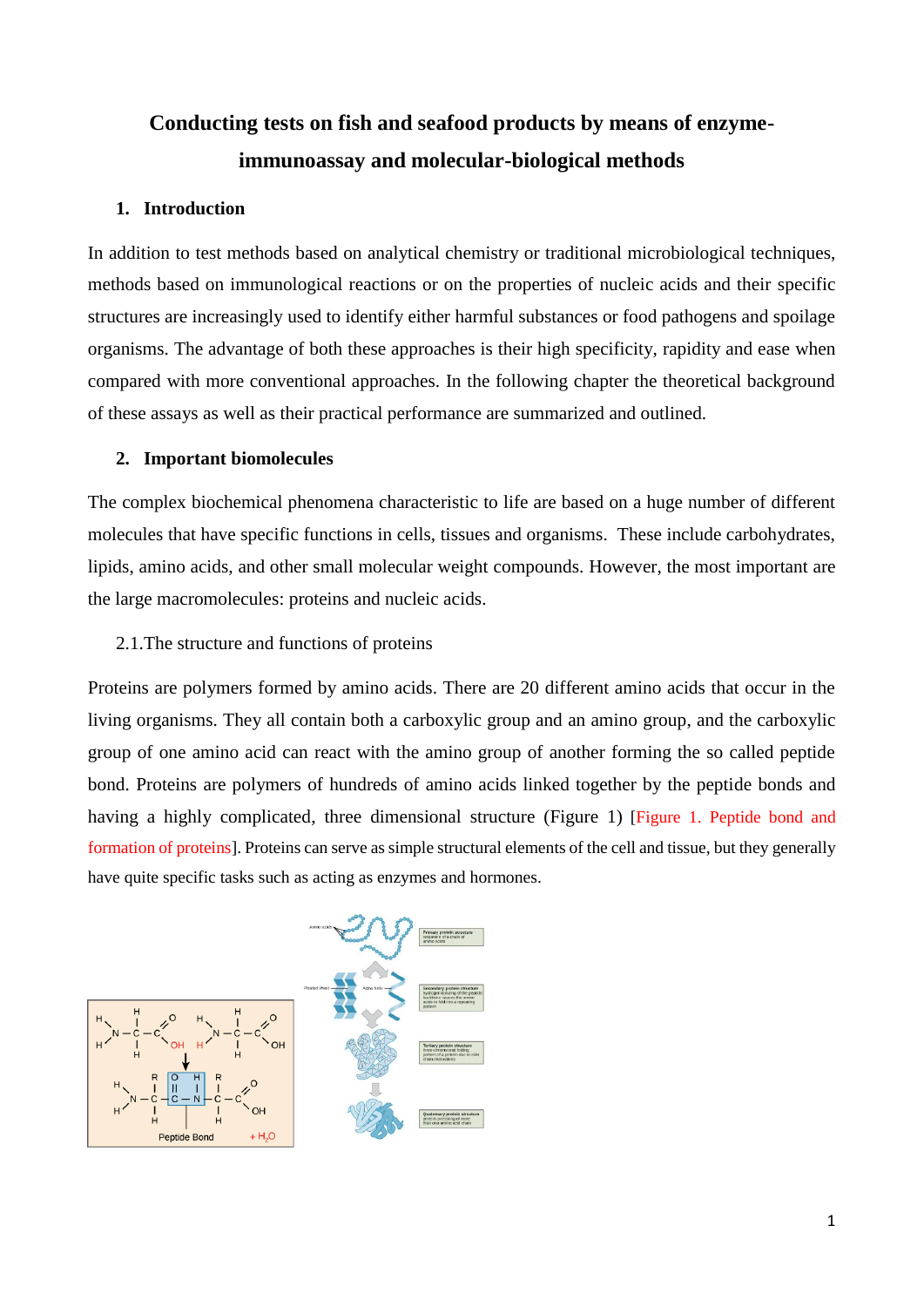# 2.2. Nucleic acids

There are two types of nucleic acids: deoxyribonucleic acid or DNA and ribonucleic acid or RNA DNA is the carrier molecule for genetic information. It consists of two intertwined strands with phosphoric acid ester backbone, sugar moiety and the DNA bases (adenosine, guanine, cytosine and thymine). These four bases (abbreviated as A, G, C and T) keep the paired DNA strands together by the pairing of A with T and G with C in the opposite strands. DNA can exist as very large molecules containing millions of base pairs. Today it is possible both to elucidate the base sequences of large DNA molecules and to chemically synthetize small stretches of DNA with a defined sequence. Both the sequencing and synthesis of DNA are highly automated processes.

RNA is chemically very similar to DNA, differing in the sugar moiety (ribose instead of deoxyribose) and having uracil (U) instead of T as one of the bases. In addition, RNA molecules usually exist as single strands and are small in size compared to DNA (the size range from few hundreds to appr. 1500 bases) (Figure 2) [Figure 2. The structures of DNA and RNA] . There are several types of RNA with specific functions, such as messenger RNA, transfer RNA and ribosomal RNA.



The four bases of DNA form three letter "words" or triplets that contain the instructions for the synthesis of proteins. For example, the triplet TTT is "read" as the amino acid phenylalanine. In protein synthesis, the message of DNA is first copied into a messenger RNA (mRNA) molecule. This copy directs the actual synthesis of proteins in cell organs called ribosomes, where the amino acids are linked together by peptide bonds in the order specified by the sequence of triplets in the mRNA. In this process, the transfer RNAs guide the amino acids to the site of synthesis, while ribosomal RNAs (rRNA) are important structural components of the ribosomes. Thus, the information flow in the cell is from DNA to RNA to proteins, and the proteins direct the actual metabolism of the cell or organism. The section of the DNA containing information for a protein (or some other functional molecule) is called a gene.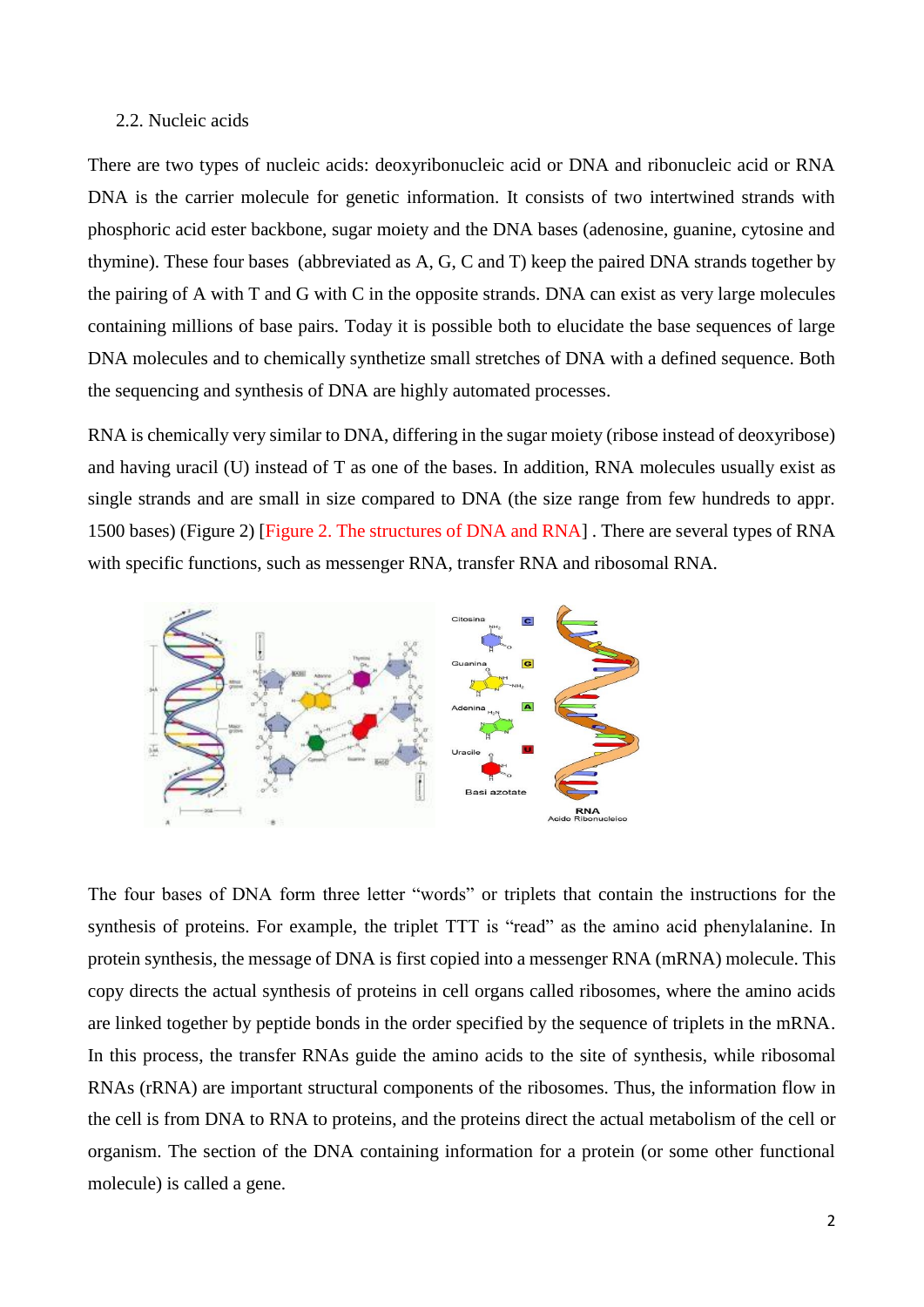An essential feature of DNA is that it can replicate or form copies of itself. The type of replication is called semiconservative, because for each new DNA molecule one of the old strands serves as a template for the new strand. This ensures that during the cell division, each daughter cell receives an exact copy of the parental DNA one strand of which is old and the other freshly synthetized..

The replication of DNA is mediated by specific enzymes called DNA polymerases, which direct the bases to correct positions specified by the pairing rules (Figure 3). The new bases are introduced in the form of nucleotides which consist of the actual base, the sugar moiety and three phosphoric acid moieties linked together. [Figure 3. Overview of the DNA -synthesis]



# **3. The immune system**

Living organisms are constantly facing challenges from harmful bacteria, fungi, viruses and other environmental risk factors. Consequently, during the evolution a wide array of different defense mechanisms have been developed. In animals both the cell mediated and humoral immunity are the most important systems by which the animal is protected from infections or other harmful effects associated with pathogens or foreign proteins.

# 3.1. The immunological cells and their functions

In warm blooded animals, the immune system is based on different types of white blood cells or leucocytes. They are formed from the so called hematopoietic stem cells present in bone marrow and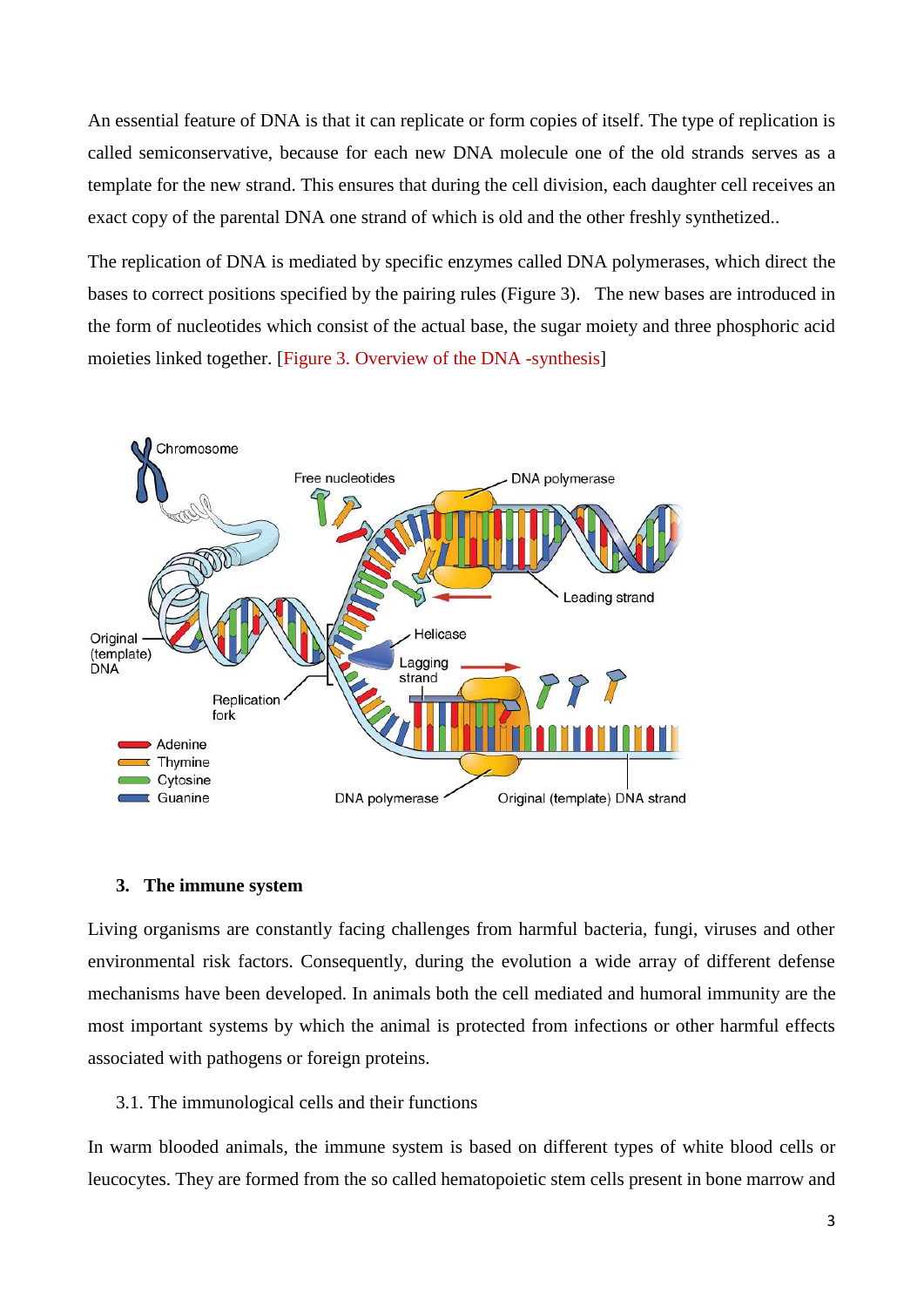further differentiated in a complicated process to different classes of immune cells (Chaplin, 2010). The most important of these are T- and B lymphocytes. T lymphocytes have the key role in the so called cell mediated immunity, meaning that they destroy cells infected by intracellular microbes. The B cells are responsible for the humoral immunity secreting different types of immunoglobulins or antibodies.

# 3.2. Antibodies

A typical B lymphocyte has on its surface receptors that recognize a protein, the so called antigen, that is foreign to the host animal, for example a protein derived from a bacterium or virus. This binding triggers the production of specific types of defense proteins called antibodies by the lymphocyte. An antibody specifically binds to the antigen that induced its synthesis marking it for further destruction by T-lymphocytes or other cells of the immune system. The ability of antibodies to quite specifically recognize and bind certain antigens makes them suitable tools for analytical purposes. [Figure 4, Reaction between the antibody and the antigen].



Antibodies to practically any protein of interest can be produced either in animals or cell cultures. In particular, the so called monoclonal antibodies have a particularly high specificity to a certain antigen, and thus are very often used in immunodiagnostics.

## **4. Immunodiagnostic tests**

Diagnostic tests based on the antibody-antigen reaction are routinely used in medicine and in clinical settings. Pregnancy tests, which are based on specific antibodies, for example, against the human chorionic gonadotropin, a hormone produced during the pregnancy, are an everyday example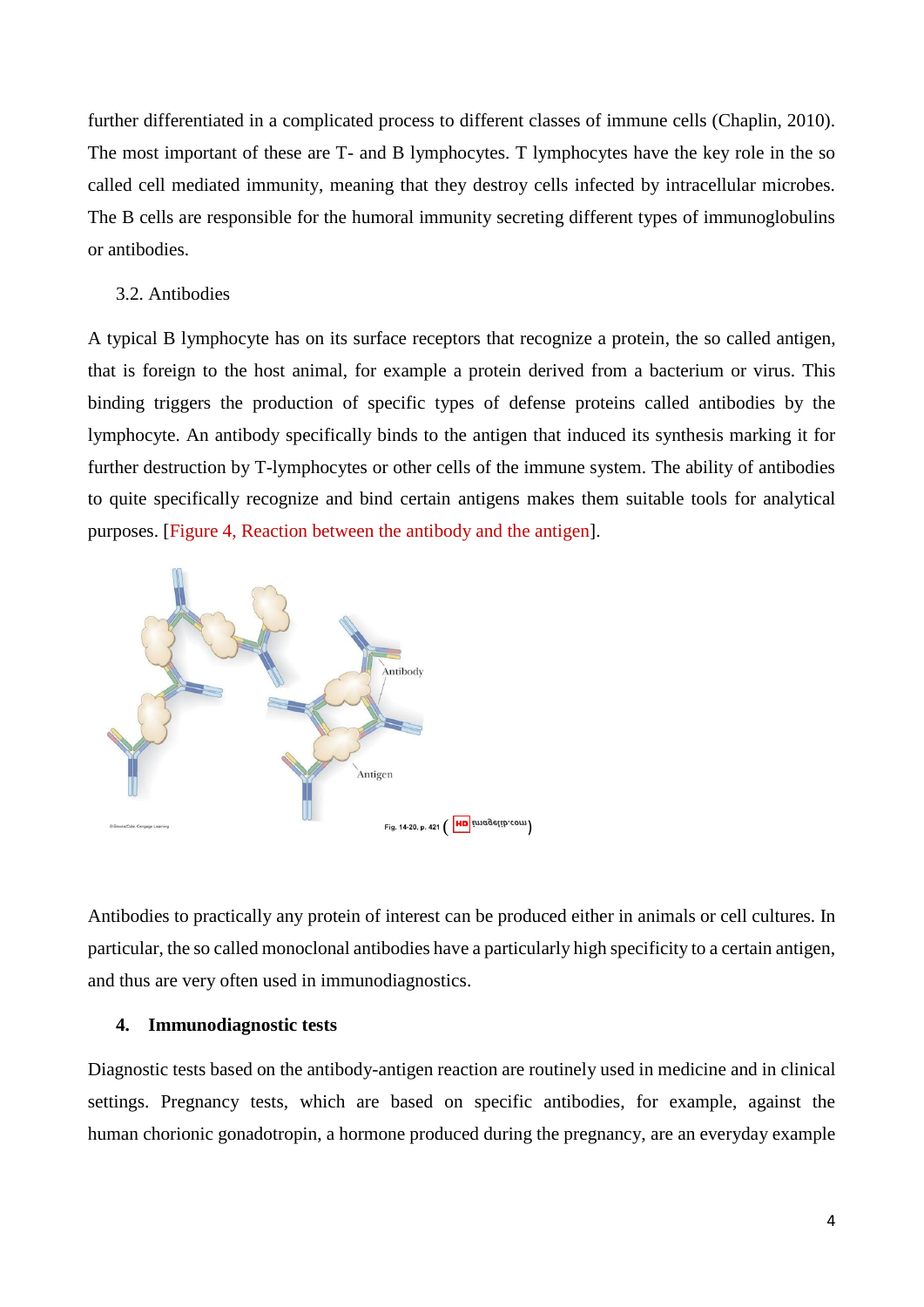of the application of immunodiagnostics and also demonstrates the ease and speed of this methodology.

In food research immunological tests are used to detect antigens like microbial toxins and different allergens from complex matrices like blood, urine and different foods. They are all based on antibodyantigen reaction, but differ in the ways this reaction is demonstrated and quantitated.

4.1. Immunodiffusion tests

Immunodiffusion tests are perhaps the simplest types of immunological tests. Typically the antibody is mixed with a gel (such as agarose or agar). When the gel has solidified, a well is made in the gel, and the antigen sample is pipetted into the it. When the antigen diffuses into the gel, it reacts with the antibody and forms an insoluble complex, precipitin. At a certain precipitin concentration it forms a visible precipitate zone around the well, and the diameter of that zone is proportional to the antigen content of the sample (Staley, 2002). [Figure 5. Precipitates formed by the antigen-antibody complex (precipitin) around the wells containing variable amounts of the antigen]



(EVDOTEC®, The **Biotechnology Education** Company)

Of this simple so called Mancini method there are also a bit more complicated variant, such as the Ouchterlony method, in which the sample can be tested simultaneously against several antibodies.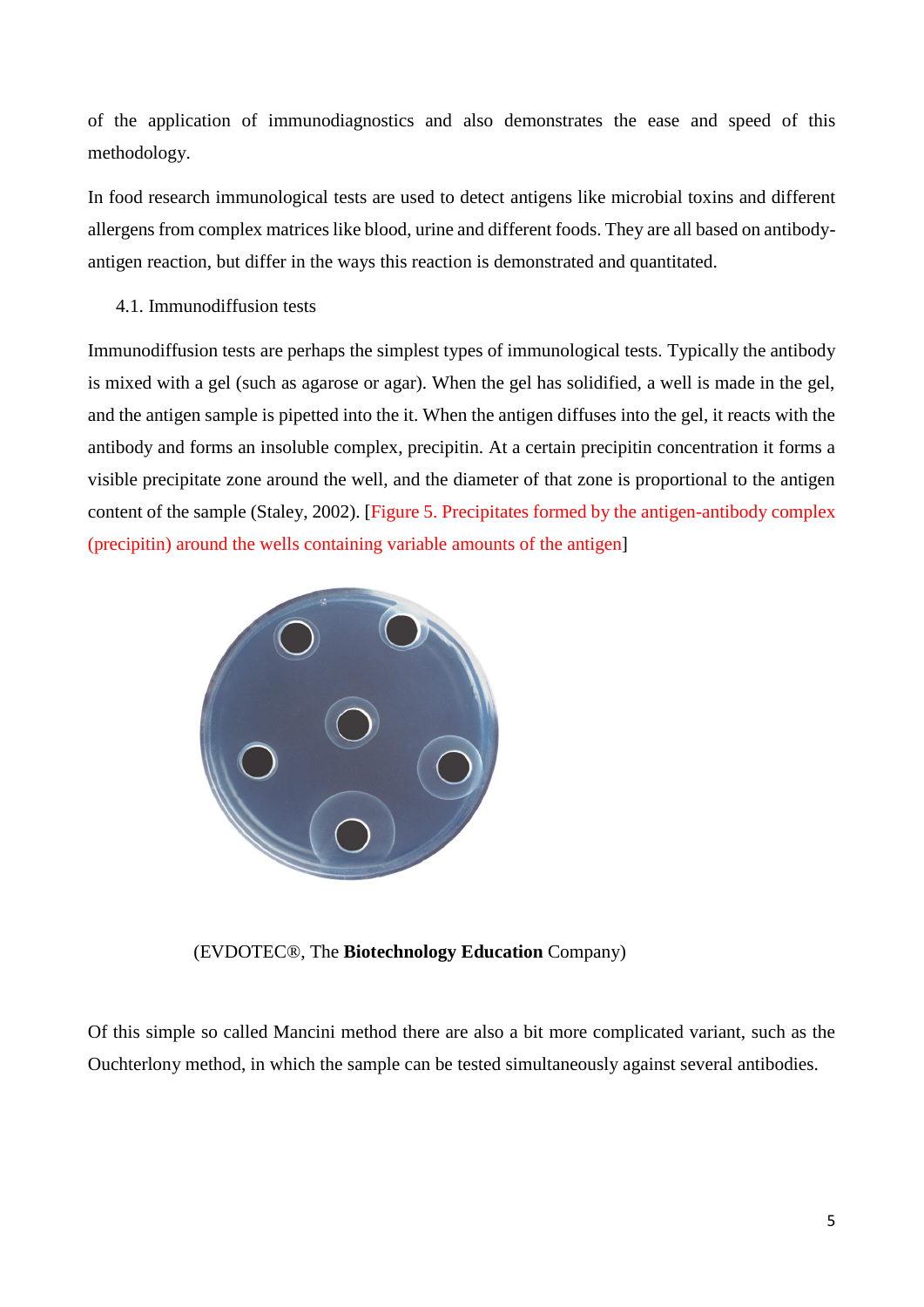#### 4.2. Radioimmunoassay

While the diffusion tests are still widely used, for example to demonstrate the presence of bacterial toxins in food samples, more advanced test methods have been developed. Typical modern tests include Radioimmunoassay (RIA) and Enzyme -Immuno-Assay (EIA).

For the RIA assay a known amount of radioactively labelled antigen is added into the sample, and the sample is allowed to react with antibodies immobilized in a small test tube or microtiter well. When the radioactive antigen reacts with antibodies, also the antigen-antibody complex becomes radioactive. If the sample contains natural, non-radioactive antigens, they compete with the radioactive antigen, and less radioactivity is bound (Berson, SA. and Yalov, RS: 2006). Thus, the amount of a certain antibody in the sample is inversely proportional to the bound, measurable radioactivity (Figure 6). [Figure 6. The principle of radioimmunoassay (RIA)].



RIA is typically used, when the amount of antigen is supposed to be low. Despite of its sensitivity, the use of radioactive reagents and the need of special equipment limit is applicability. Therefore the basic the principles of RIA have been further developed to an assay method called Enzyme Immunoassay or EIA.

#### 4.3. Enzyme Immunoassay (EIA)

EIA (also known as Enzyme-Linked-Immunosorbent Assay, ELISA) has rapidly become a routine immunodiagnostic method in food analysis and in clinical practice (Gahn and Patel 2013). In EIA the antigens in the sample are typically immobilized, and allowed to react with a specific antibody, which in this case is nor radiolabeled, but chemically linked to an enzyme molecule. Therefore, the reaction with the immobilized antigen results in a complex of three proteins, antigen, antibody and enzyme. Typically, enzymes like horse radish alkaline phosphatase or glucose oxidase are used, because for both of these enzymes so called chromogenic substrates are available. When a chromogenic substrate reacts with the enzyme, the reaction products have a colour the intensity of which is proportional to the amount of antigen-antibody-enzyme complex, and can be measured spectrophotometrically.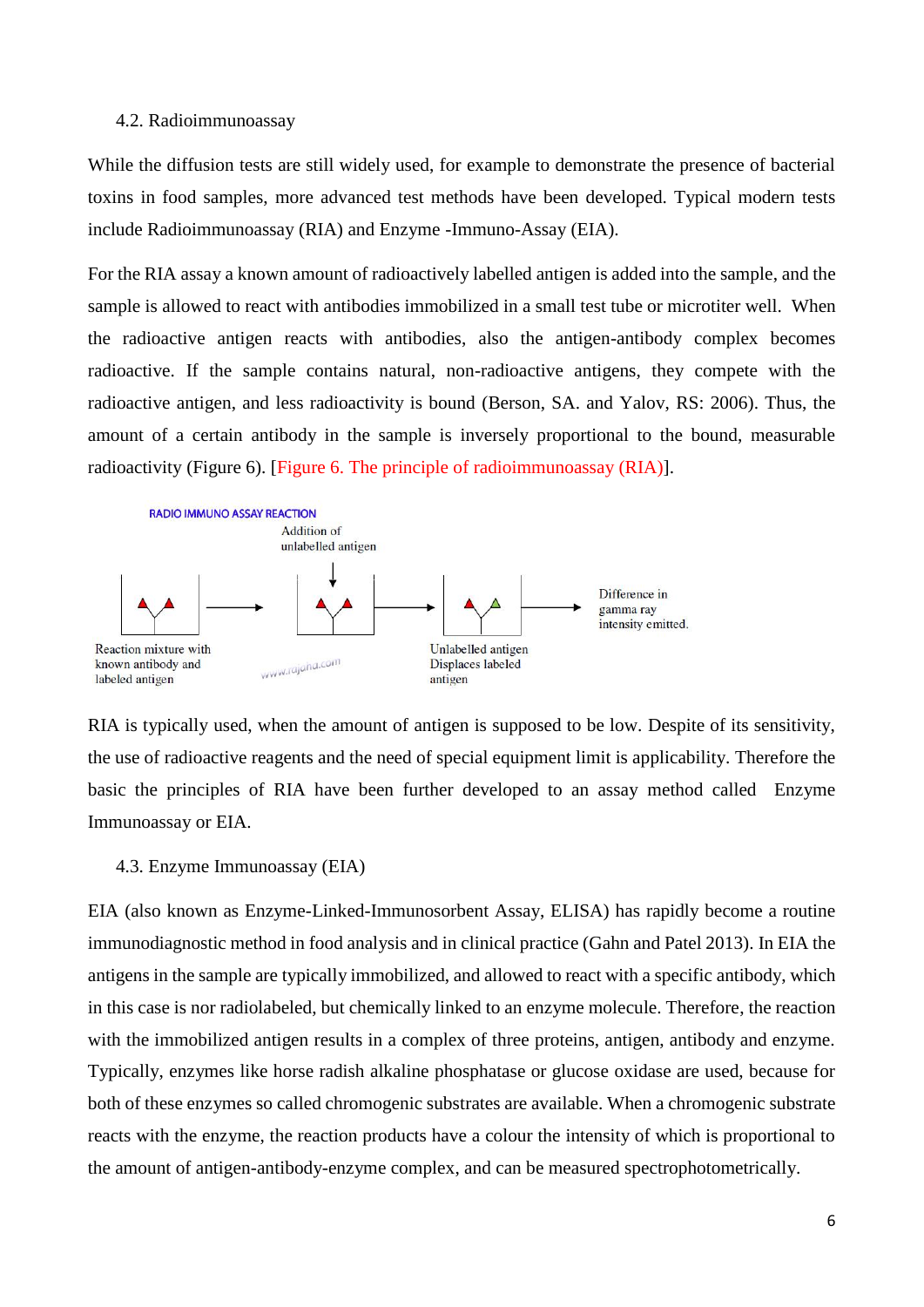This basic EIA has been further elaborated to indirect EIA in order to increase the sensitivity. In this approach, the antigen is first allowed to react with unlabeled primary antibody. Subsequently, a secondary, enzyme-linked antibody is added. This antibody is not directed against the original antigen but against the primary antibody molecule. This results in a complex consisting of antigen -primary antibody - enzyme-linked secondary antibody. This complex can be visualized and quantified by the enzyme reaction with the chromogenic substrate (Figure 7). [Figure 7. The principle of indirect Enzyme-Linked Immunosorbent Assay].



It should be noted that EIA can also be used by immobilizing the antibody (rather than the antigen) on solid support to detect antigens in the sample. In this case two antibodies are used, both developed against the antigen to be analyzed. The first is a capture antibody, which traps the antigen. Then a second, enzyme-linked antibody is added, which reacts with the capture antibody-antigen complex. The resulting "sandwich" structure is then quantitated by the reaction with the chromogenic substrate (Figure 8). [Figure 8. Sandwich ELISA]

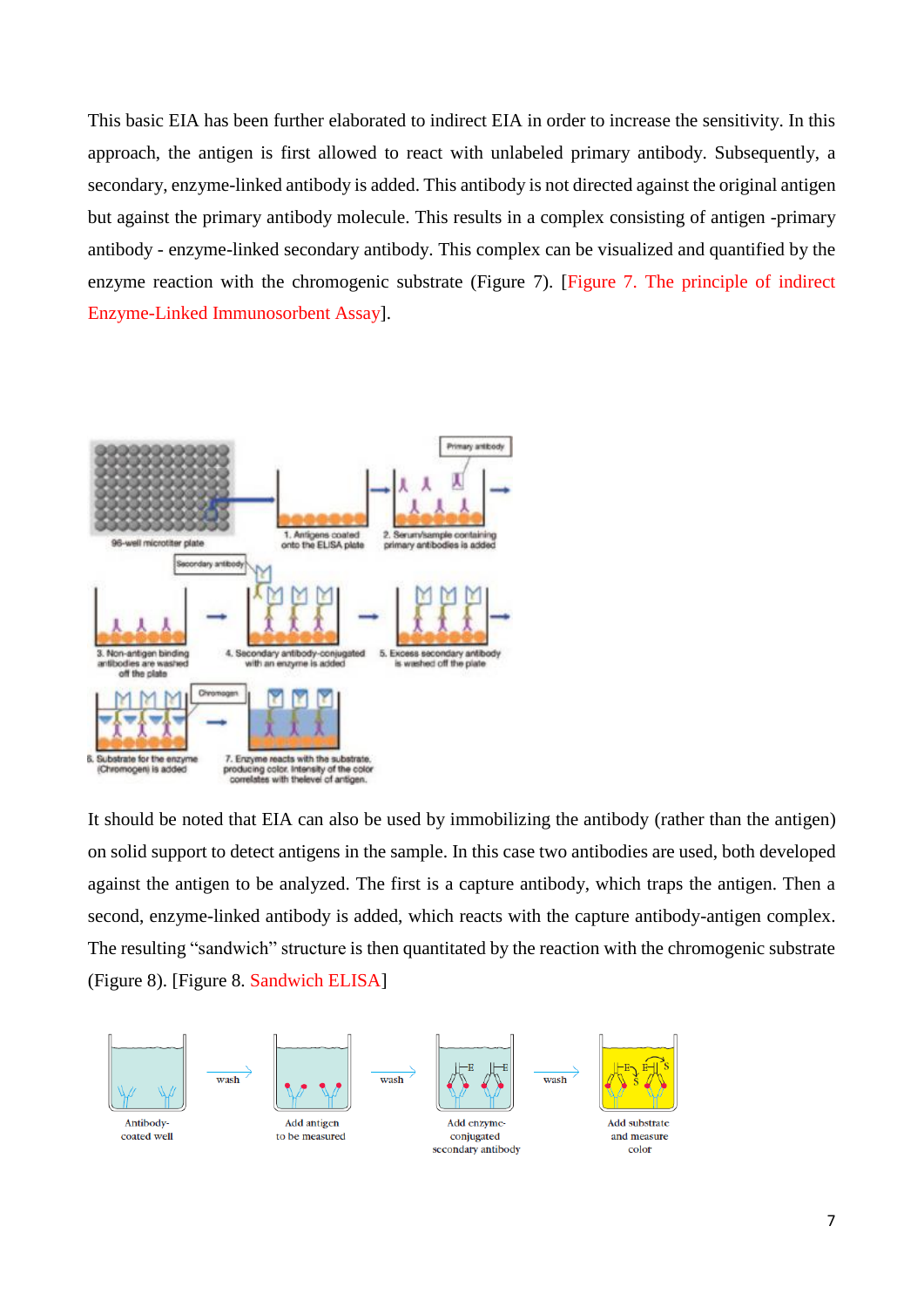Competetive EIA is another modification of the assay. The basic principle is the same as in RIA; the antigen present in the sample competes with the immobilized antigen in the antigen-antibody reaction. In competitive EIA the sample is first allowed to react with an excess of enzyme-labelled antibody, and this reaction mixture is then added to a tube or well containing immobilized antigen, which then reacts with the free antibodies in the sample. The more antibody-antigen complexes there are in the sample, the less antibodies are available for this reaction. After removing the sample, the bound antigen-antibody complexes are visualized and quantitated as in indirect ELISA.

# 4.3.1. The practical performance of EIA

There are plenty of EIA/ELISA commercial kits designed for the detection of allergens, toxins and biogenic amines, antibiotics and other food contaminants. The assay can also be used for diagnostic purposes to identify food pathogens. The exact protocols are specific for each kit, but there are certain common steps that in any case should be taken into account.

The sample preparation is often critical for successful EIA. There are several publicly available internet protocols for sample preparation (for example [http://www.abcam.com/protocols/elisa](http://www.abcam.com/protocols/elisa-sample-preparation-guide-1)[sample-preparation-guide-1\)](http://www.abcam.com/protocols/elisa-sample-preparation-guide-1). When tissue or food samples are tested, the first step is to make a homogenate, usually in phosphate buffered saline (PBS) or Tris-buffer containing also detergents that dissolve and lyse cells and tissues. Alternatively, samples can be stored deep frozen for a later use. During the extraction the sample should be kept cold (for example in an ice bath) to prevent protein degradation. The recommended volumes of the extraction buffers may vary, but are generally in the order of 50 – 100 µl of lysis buffer per 10 mg of sample. Several methods can be used for homogenization, such as sonication, freezing and thawing and just mechanical ("pestle and mortar") disruption of the samples. A short centrifugation step to remove any insoluble debris should be performed. The expected protein contents of the extracts should be around 2000 µg/mL. If the sample is not tested immediately, it can be distributed to aliquots and stored deep frozen (at -20 or -80 °C).

The actual test protocols naturally differ, depending of the type of EIA to be applied (direct, indirect, sandwich, competitive). However, regardless of the assay type, the washings between the treatments are essential. Specific wash buffers are used to remove traces of the samples and/or antibodies between each of the steps from the antigen-antibody reaction to the final addition of the chromogenic substrates, and the washings are usually repeated several times.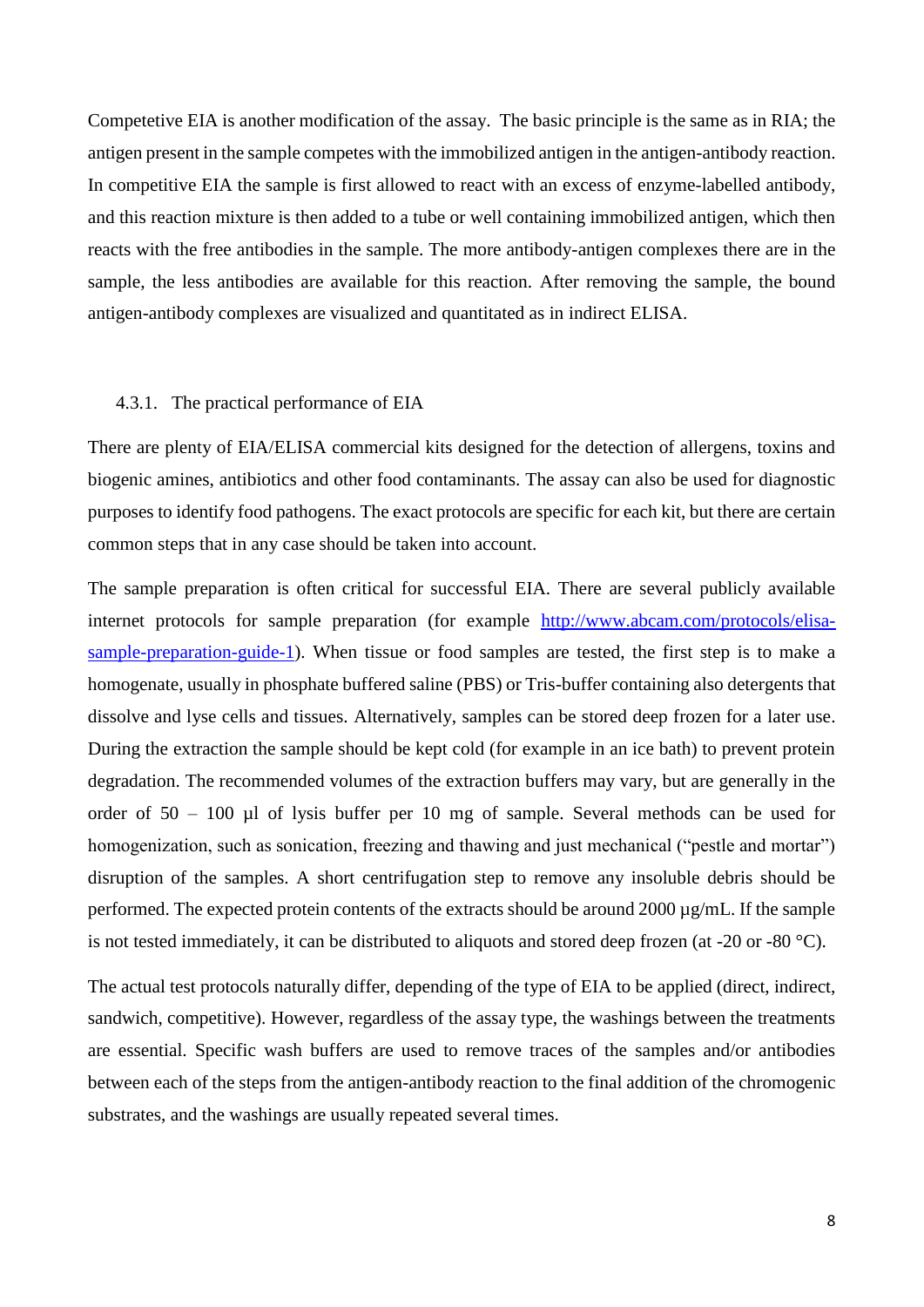The intensity of the color formed from the chromogenic substrate is measured spectrophotometrically. Because the assays typically are performed in microtiter plates, a specific microtiter plate spectrophotometer is routinely needed.

In order to quantitatively estimate the concentration of the analyzed antigen in the sample standards are needed. Typically the test kits provide standard samples with known antigen concentration, and on the basis of these a standard curve can be plotted showing the intensity of the colour formed as the function of the antigen concentration (Figure 9) [Figure 9. A typical standard curve for ELISA]



#### 4.3.2 The applications of EIA for fish and seafood

EIA has been applied to detect fish protein in foodstuffs, in order to protect consumers with fish allergies (Chen and Chieh, 2014), and there are also commercial kits for the detection of crustaceanassociated food allergens. Histamine is a strong physiologically active substance (decarboxylation product of amino acid histamine) formed as a result of microbial action in many protein-rich foods, fish included, and there are also several commercial systems for the analysis of this compound.

#### **5. Molecular biological methods in food analysis**

Molecular biological methods in food analysis are based on the reactions of nucleic acids, DNA and RNA. Because their structures are base compositions are highly characteristic to each organism, they are very useful in microbial diagnostics. In particular, because it is possible to produce large number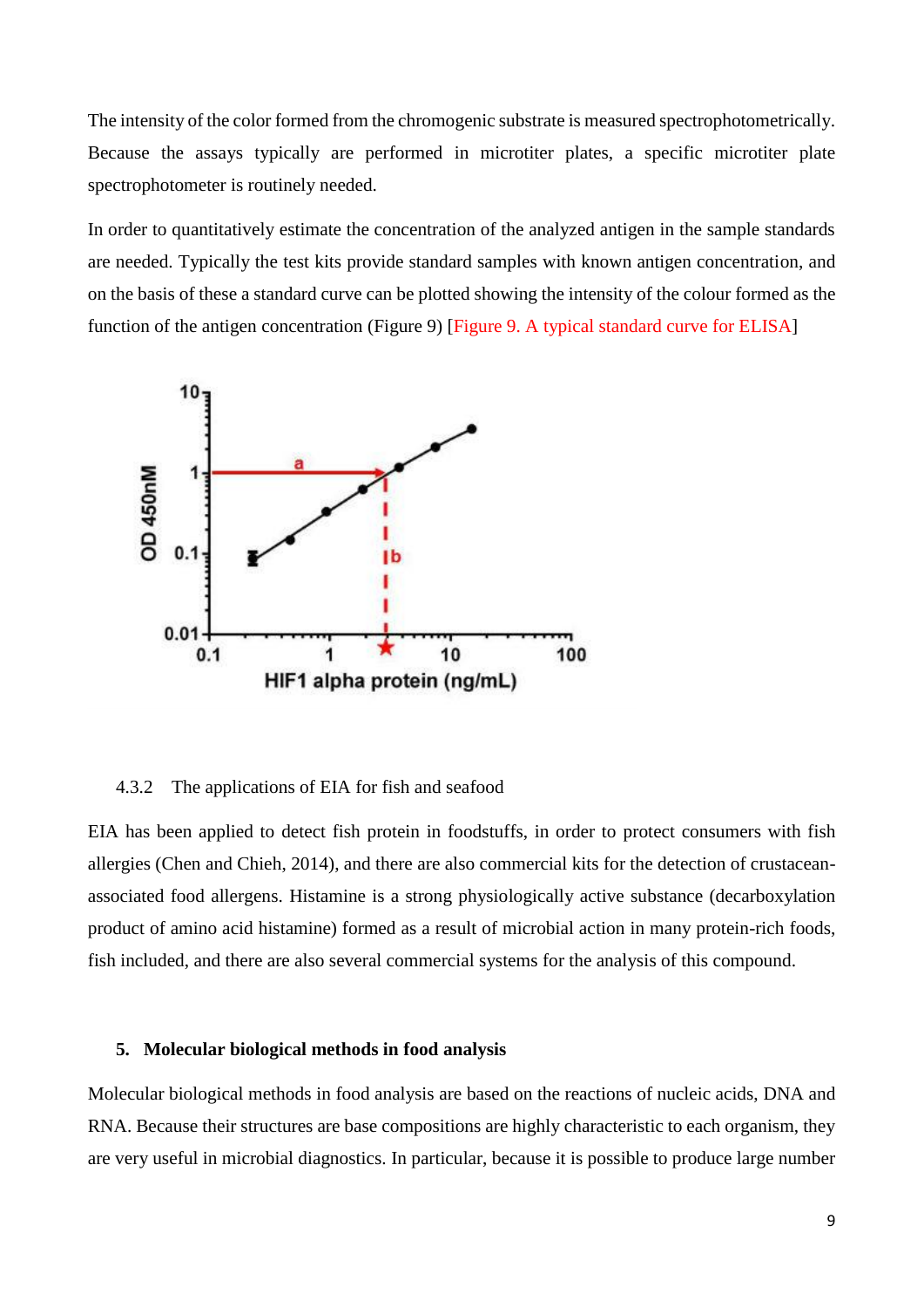of copies of a certain nucleotide sequence by a technique called polymerase chain reaction (PCR), molecular biology forms an irreplaceable diagnostic tool in modern clinical and food microbiology (Law et al. 2015).

# 5.1.Polymerase Chain Reaction (PCR)

In PCR a certain sequence of DNA is multiplied to provide sufficient amounts of DNA for further research. There are many applications of PCR but one of the most important is to detect very small amounts of DNA in the sample (Garibyan and Avashia, 2013). In forensic studies DNA isolated from spots of, for example blood, saliva or from a single hair can be multiplied and compared with the DNA of either the victim or the suspects. In food microbiology the DNA isolated from a food sample may contain small amounts of the DNA of a pathogen, and this can be selectively detected and the presence of the pathogen thus confirmed. Alternatively, DNA isolated from an unknown bacterium or virus isolate can be compared to the known species-specific DNA or RNA sequences and the identity of the isolate can be confirmed. In order to perform PCR the nucleotide sequence of the targeted DNA should at least partially be known.

The basic PCR is based on the reversible thermal denaturation of DNA, the use of thermostable DNA polymerases and specific short DNA molecules called primers.

Thermal denaturation means the separation of the two strands of the DNA at temperatures of 97 – 99 °C, which results in two single strands. After lowering the temperature somewhat the primers can attach to the DNA-strands. Primers are short (up to 20 bases long) synthetic single stranded DNA molecules that are complementary to the target or template DNA. Primers can nowadays be synthetized by order, and the commercial PCR-kits specifically targeted against certain DNA contain the ready designed primers. Two different primers are used, one for each strand of the original DNA molecule, in such a fashion that the DNA to be multiplied is situated between them. The primers then act as a starting point for the DNA synthesis performed by the thermostable DNA polymerase. After each round of DNA synthesis, the thermal denaturation, primer attachment and synthesis is repeated, and the process is called as a cycle. At each cycle the amount of target DNA between the primers is multiplied by two. The outline of the PCR is shown in Figure 10. [Figure 10. The PCR process]

It can be seen, that the multiplication of the target DNA occurs exponentially. If in the samples there were originally N copies of the target DNA, the amount of copies after n cycles is N  $\ge 2^n$ . For example, after 30 cycles the original amount has been multiplied by  $2^{30}$  or 1,073,741,824 times! This demonstrates the power of the technique to detect even tiny amount of DNA in the sample.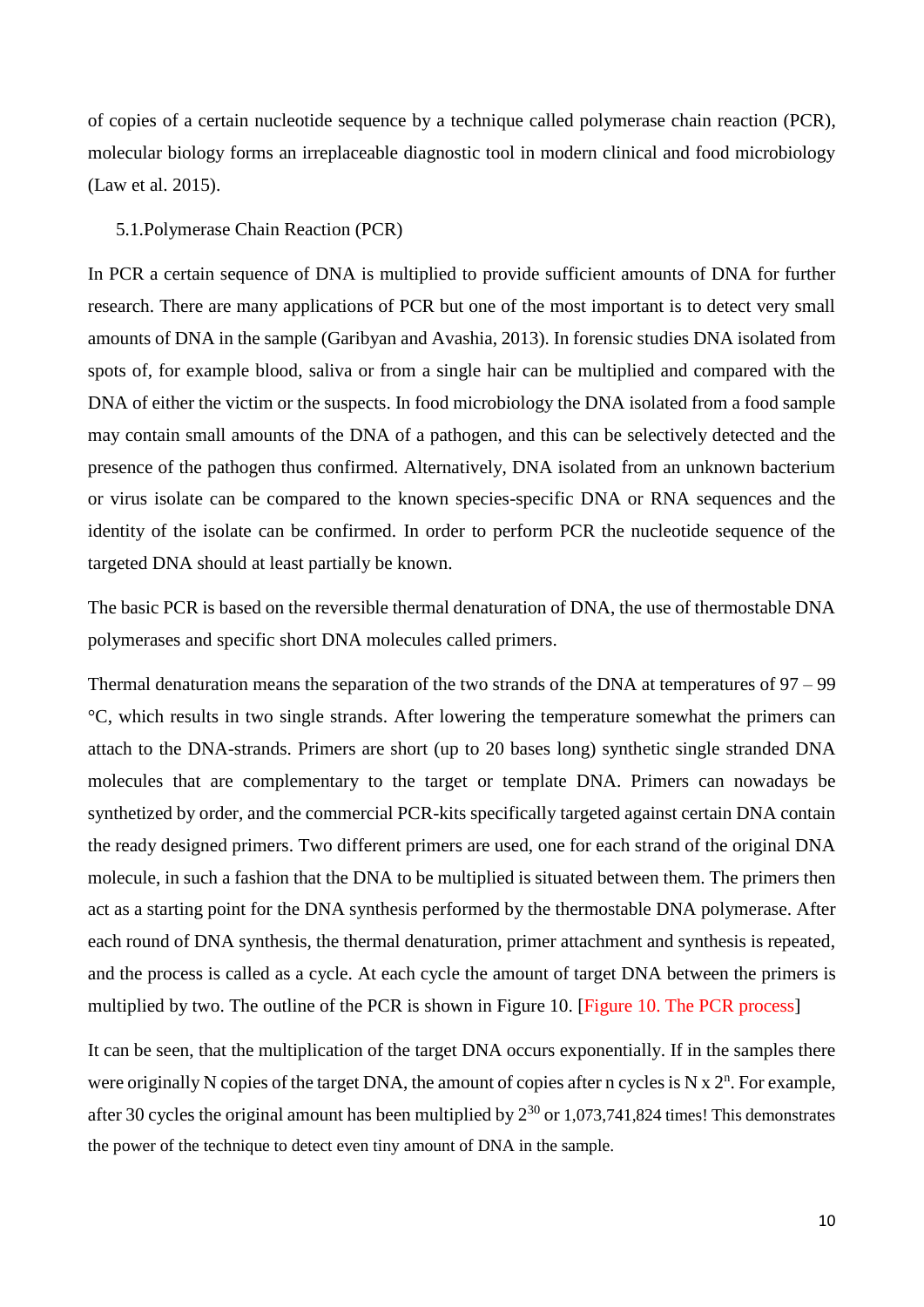

5.1.1. A typical PCR experiment

In order to perform the PCR one need some special instrumentation. A basic requirement is a programmable PCR machine, with which one can define the parameters of the PCR run (Figure 11). The machine typically consists of a lid-covered thermobloc, into which the reaction tubes can be placed [Figure 11. A typical PCR machine]



For the actual experiment the DNA has to be isolated from the sample. There are several commercial DNA isolation kits designed for different types of samples (food, tissues, soil, feces etc), and the kits usually contain all the buffers and reagents needed for the isolation. Regardless of the sample, the steps in the isolation typically include the total or partial lysis of the cells, separation of the proteins and other components except the DNA (often using chromatography minicolumns) and the final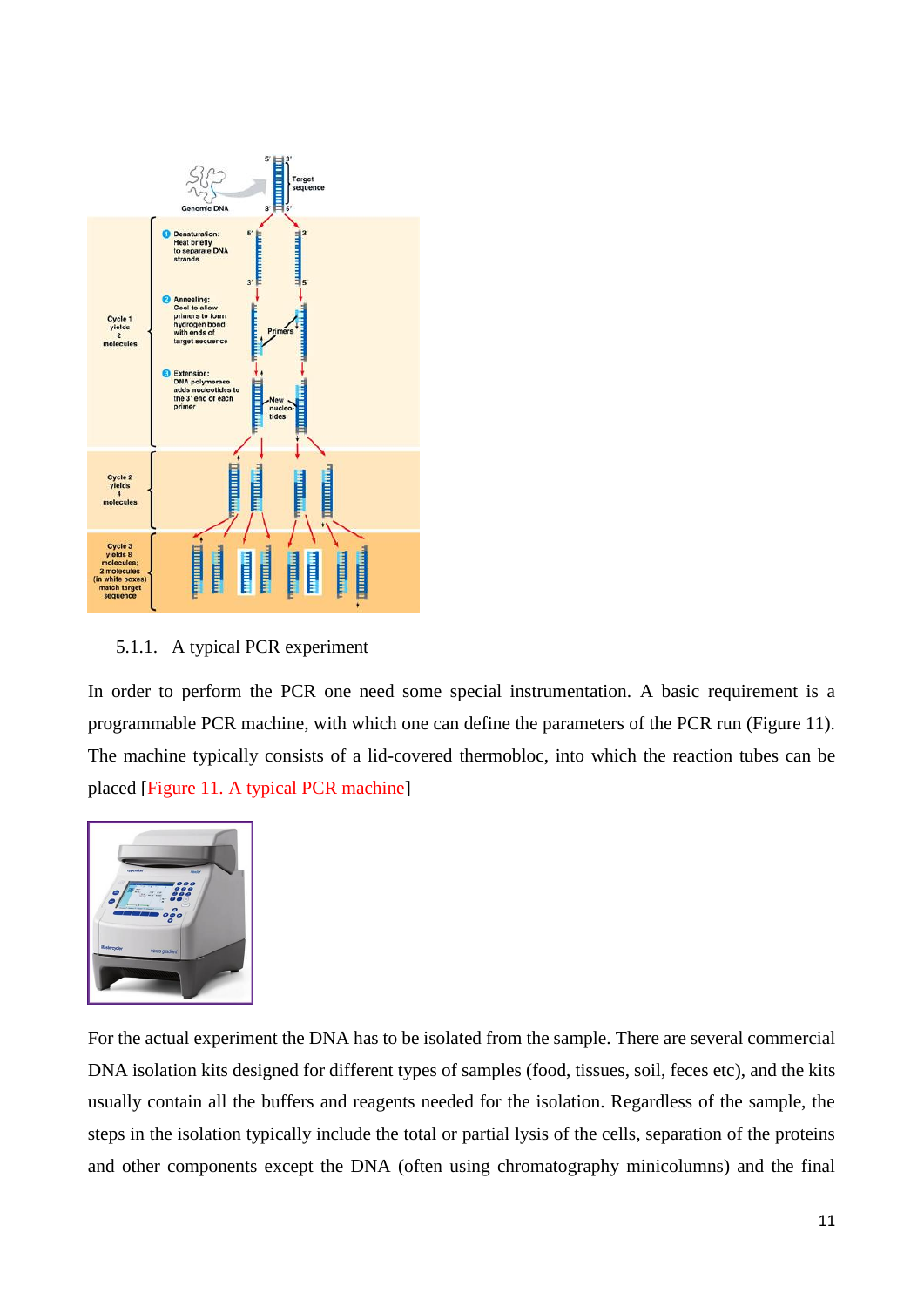elution and purification of the DNA. The quantification can be done spectrophotometrically at the wavelength of 260 nm. The 260/280 absorbance ratio is also an indicator of the purity of DNA, ideally it should be around 1.8. For the quantification of very small amount of DNA there are nowadays several instruments, which can measure the DNA content from a few  $\mu$ l sample.

For the set up of the PCR reaction one needs to mix the reaction components, which include the suitable buffer, the nucleotide triphosphate mixtures, required amount of  $Mg^{2+}$  ions (as  $MgCl_2$ ), the primers, the template or target DNA, and the thermoresistant DNA polymerase. The total volume of the reaction is usually up to 50 µl. For the successful reaction sterile conditions and protection of the sample/reaction from any contamination are absolutely necessary. The work should be performed in a special space designed for PCR with automated pipettes and sterile tips, and wearing laboratory gloves during the operation (Figure 12) [Figure 12. Setting up the PCR reaction mixture].



After placing the reaction tubes in the PCR machine the actual PCR cycles can be started. A typical run could be as follows:

- 1. Initialization: A rapid heating up to  $94 96$  °C for a few minutes
- 2. Denaturation: Raise of the temperature to  $94 98$  °C for  $15 30$  seconds
- 3. Annealing of the primers: A rapid drop of temperature to  $50 64$  °C for  $20 40$  seconds to allow the primers to bind to the template single strands (at this temperature short primer sequences can pair with the DNA, but the actual reannealing of large DNA sequences is still inhibited)
- 4. Elongation: Temperature is raised to  $72 80$  °C for a couple of minutes to allow the actual DNA synthesis by the thermostable polymerase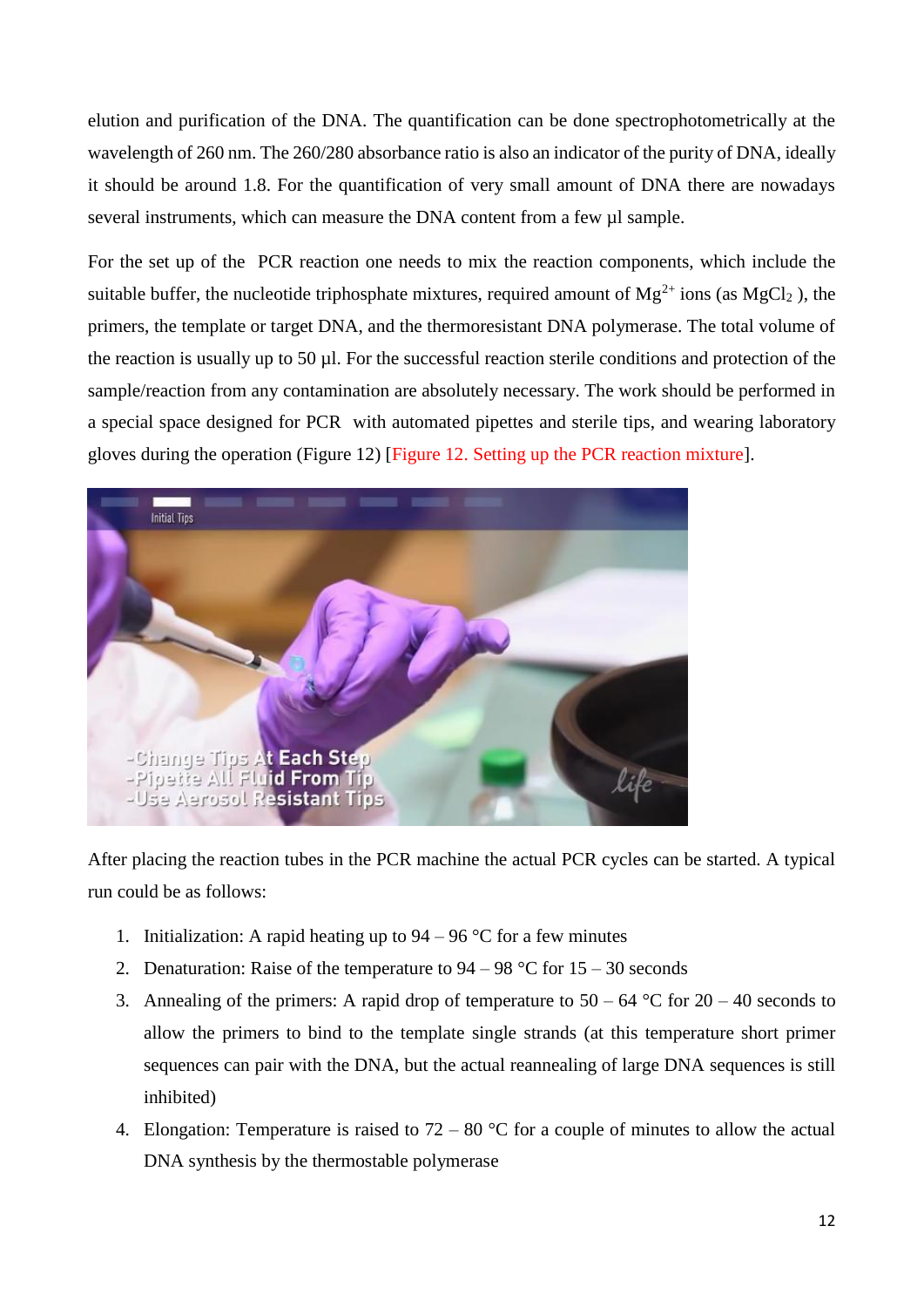5. Final elongation (optional): Several minutes at  $70 - 74$  °C

The steps 2 - 4 (the PCR cycle) are repeated  $15 - 40$  times, the whole process taking a few hours.

It should be noted that several primer pairs targeting different genes can be simultaneously applied to the sample. This approach is called multiplex PCR.

The PCR products generated can be analyzed by gel electrophoresis. The DNA molecules have a net negative electric charge. Therefore, if they are placed in electric field, they migrate against the positive electrode (katode). Electrophoresis is typically performed in solid gels (usually agarose gel) placed between the anode (negative electrode) and katode, and the DNA is applied in wells near the anode. In these conditions the speed of the DNA migration towards the katode is inversely correlated with the size of the molecule. Larger DNA molecules are slower than the small ones. By using DNA fragments with known sizes the size of the PCR product can be estimated. For the visualization of the DNA different DNA reeacting dyes that are fluorescent at UV illumination are typically used (Figure 13). [Figure 13. A typical DNA electrophoresis gel after a run, the molecular weight standards on lanes 1 and 6 and the samples on lanes 2, 3 and 4].



Because of the extreme sensitivity of PCR a series of negative controls are usually included. At least a reaction mixture without the template DNA is usually run along the samples to detect any contaminating DNA.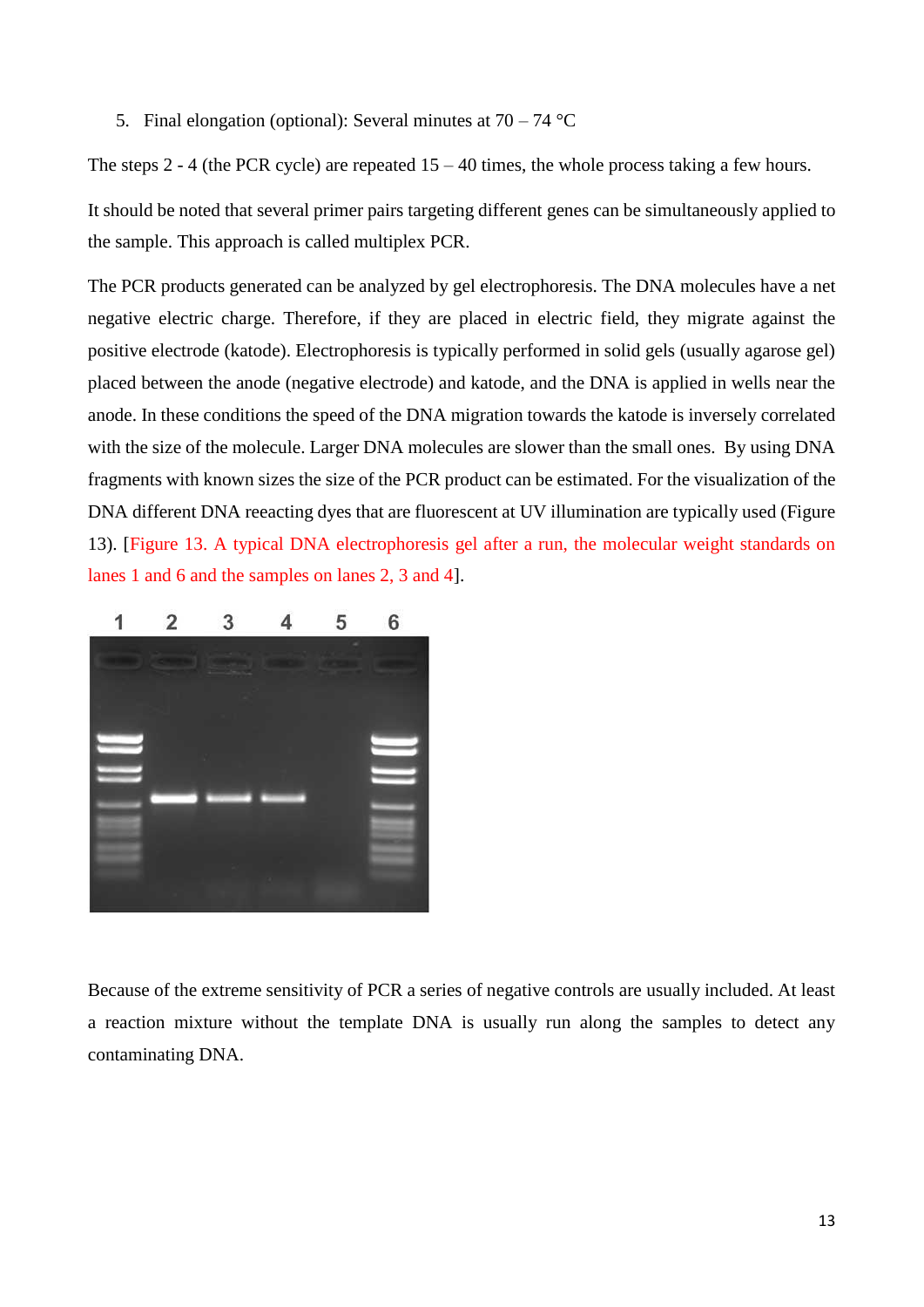# 5.1.1. Reverse PCR and real time PCR

There are several modifications of the basic PCR-procedure described above. When the intention is to use PCR not as a diagnostic tool but as a method to monitor the metabolic activity of an organism, cell or tissue, one can use reverse PCR. In this technique the target is not DNA but the mRNA present in the sample. As pointed out above (section 2.2.) the message of DNA is first translated in mRNA. Thus, the number of mRNA molecules containing a specific copy of a certain gene in the sample indicates the relative activity of this gene or its expression.

Reverse PCR utilizes a specific enzyme, reverse transcriptase, which uses RNA as a template in DNA synthesis. Thus, the usual information flow is reversed. By isolating mRNA from the sample and applying reverse transcriptase, one first creates the cDNA molecule, in which one strand is parental mRNA and the second complementary, newly synthetized DNA. This cDNA can be subjected to standard PCR, and the intensity of the resulting PCR product is the indicator of the gene activity. There are various methods to estimate this either in relative or quantitative terms.

Real time- or quantitative PCR (qPCR) is used, when one needs to know the exact number of the target DNA molecules. As the name indicates, in real-time PCR the multiplication of the target DNA is continuously monitored by using fluorescent signal molecules. The intensity of the fluorescence is proportional to the number of DNA copies generated (van Guilder et al. 2008) . One of the simplest systems is based on a fluorescent dye called SYBR green, which has a special affinity to double stranded DNA and thus to the PCR-products generated. The quantification is usually based on a standard curve obtained by plotting the number of cycles required to get a fluorescent signal against variable concentrations of the standard DNA (identical to the DNA to be screened).

Because of the need to use fluorescence technology and of the continuous monitoring of the signal real-time PCR, it requires quite special type of equipment and software thus being a much more sophisticated technique than ordinary PCR. Despite of this, it is increasingly used in routine food analysis.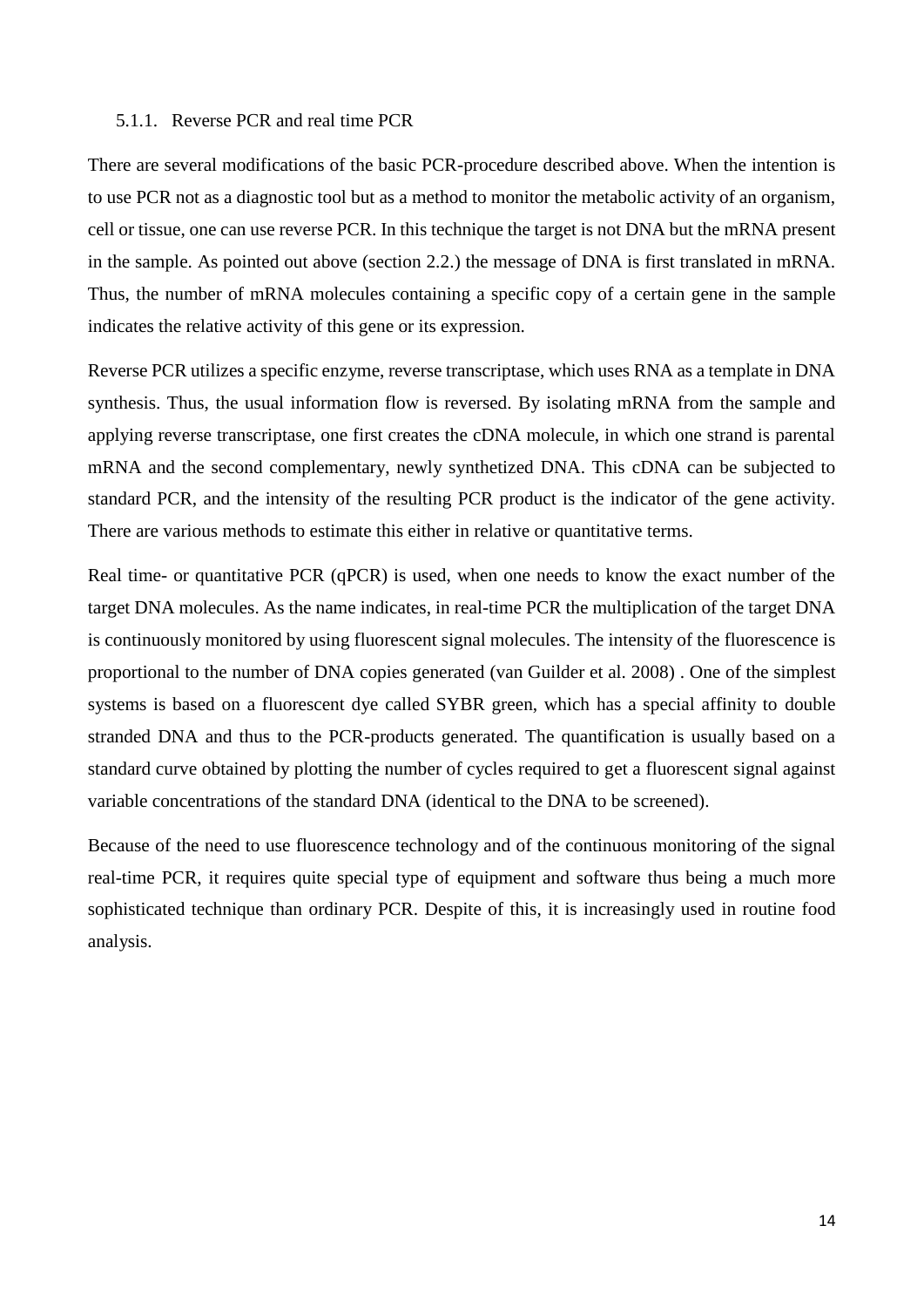## 5.1.2. Examples of the use of PCR in food analysis

PCR has found a widespread use in bacterial diagnostics. Ribosomal RNA, a building block of ribosomes, has variable sequences that are species specific. They can be easily multiplied by PCR using either general or species specific primers. These primers detect the genes for rRNA (in particular the so called 16 S RNA), and the PCR product obtained can further be sequenced and the sequence compared with databases containing thousands of 16 S rRNA sequences from known bacteria. Instead of the 16 S rRNA sequences, one can also target other genes that are known to be unique for a certain bacterium.

Commercial PCR kits for the detection of food pathogens like *Salmonella*, *Campylobacter, Staphylococcus* and *Listeria* are commonly available. Some are based on conventional PCR, but many on real-time PCR. As with EIA these kits usually contain all the buffers and reagents that are needed for the analysis as well as the necessary controls and standards.

PCR can also be applied to viral diagnostics, for example for the detection of hepatitis A virus in seafood. In this case, because the virus only contains RNA, reverse PCR should be used. Commercial kits exist also for this purpose.

#### **6. Concluding remarks**

Immunological and molecular biological methods are an essential part of modern food analysis. The rapid development of commercial kits and instrumentation have made once very sophisticated and demanding techniques like EIA and PCR routine procedures. No doubt the repertoire of commercially available specific test kits will further expand in the future increasing their areas of application. Although the test procedures may be complicated, the theoretical basis of both EIA and PCR is simple and should be a part of the training of food scientists and laboratory technicians

## References

Berson, SA., Yalov, RS. (2006) General principles of radioimmunoassay. Clinca Chimica Acta 369:  $125 - 143.$ 

Chaplin DB. (2010) Overview of the immune response. Journal of Allergy and Clinical Immunology, 126:S3-S23